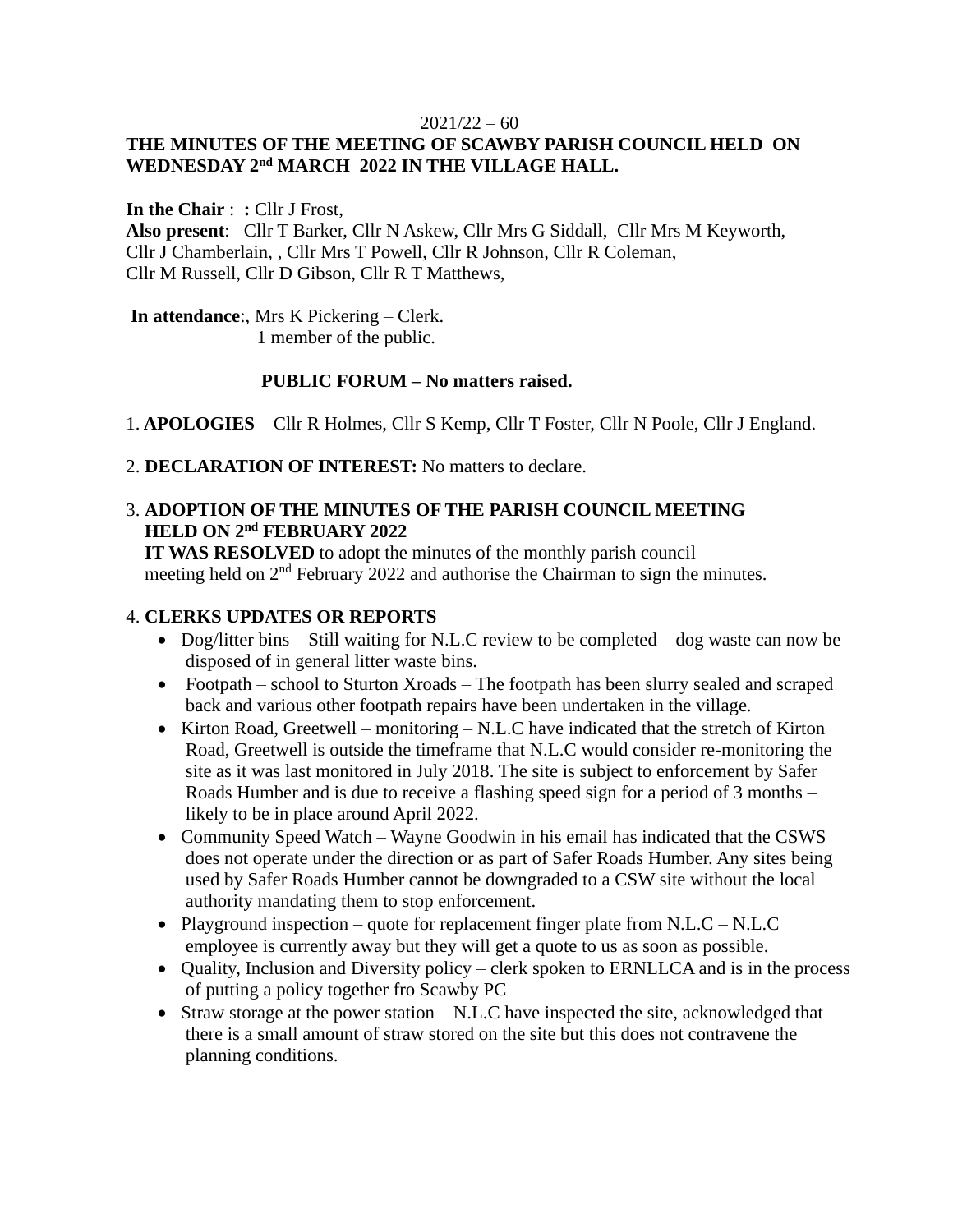#### 2021/22 - 61

5. **PLANNING -** Opportunity for one person from each side to state, within 3 minutes,

objections/support of contested applications.

a) Application PA/ 2022/95 – Planning permission to erect three dwellings and construct a new vehicular access – land to west of Station Road, Sturton.

Councillors studied the planning application and acknowledged that the proposed site was outside the current and proposed development boundary. Councillors did accept that the proposed development was a small development, very much in keeping with Scawby village, but felt as it fell outside the current and proposed boundary line this application must be objected to. **IT WAS RESOLVED** to **OBJECT** to this planning application.

b) Application PA/2022/172 – Application to undertake a crown thin and prune of branches on a lime tree – protected by a TPO – former Primitive Methodist Chapel, Chapel lane, Scawby.

# **IT WAS RESOLVED** to report **NO OBJECTIONS OR COMMENTS.**

c) Application PA/2022/161 – Application to undertake a 2.5m crown lift on a Lombardy Poplar – protected by a TPO – Plot 1, 4 Messingham Lane, Scawby

# **IT WAS RESOLVED** to report **NO OBJECTIONS OR COMMENTS.**

d) Application PA/2022/162 – Notice of intention to fell a Cedar tree within Scawby Conservation Area – Plot 1 Adjacent 4 Messingham lane, Scawby

**IT WAS RESOLVED** to report **NO OBJECTIONS** but request that the tree is replaced.

# 6. **TO RECEIVE REPORTS FROM PARISH COUNCILLORS/CLERK WHO HAVE ATTENDED MEETINGS, REPRESENTING SCAWBY PARISH COUNCIL.**

No meetings attended this month.

# **7. CORRESPONDENCE**

- ERNLLCA newsletter
- ERNLLCA/NALC various information emails and training courses
- Community Grant presentation Friday  $18<sup>th</sup>$  march 11.15am.
- Link to 20 is plenty campaign
- Wayne Goodwin explanation of relationship between Community Speed Watch and Safer Roads Humber
- J Lillicrap N.L.C regarding speed monitoring on Kirton Road Greetwell
- Co-op Community Team arrangements for meeting at co-op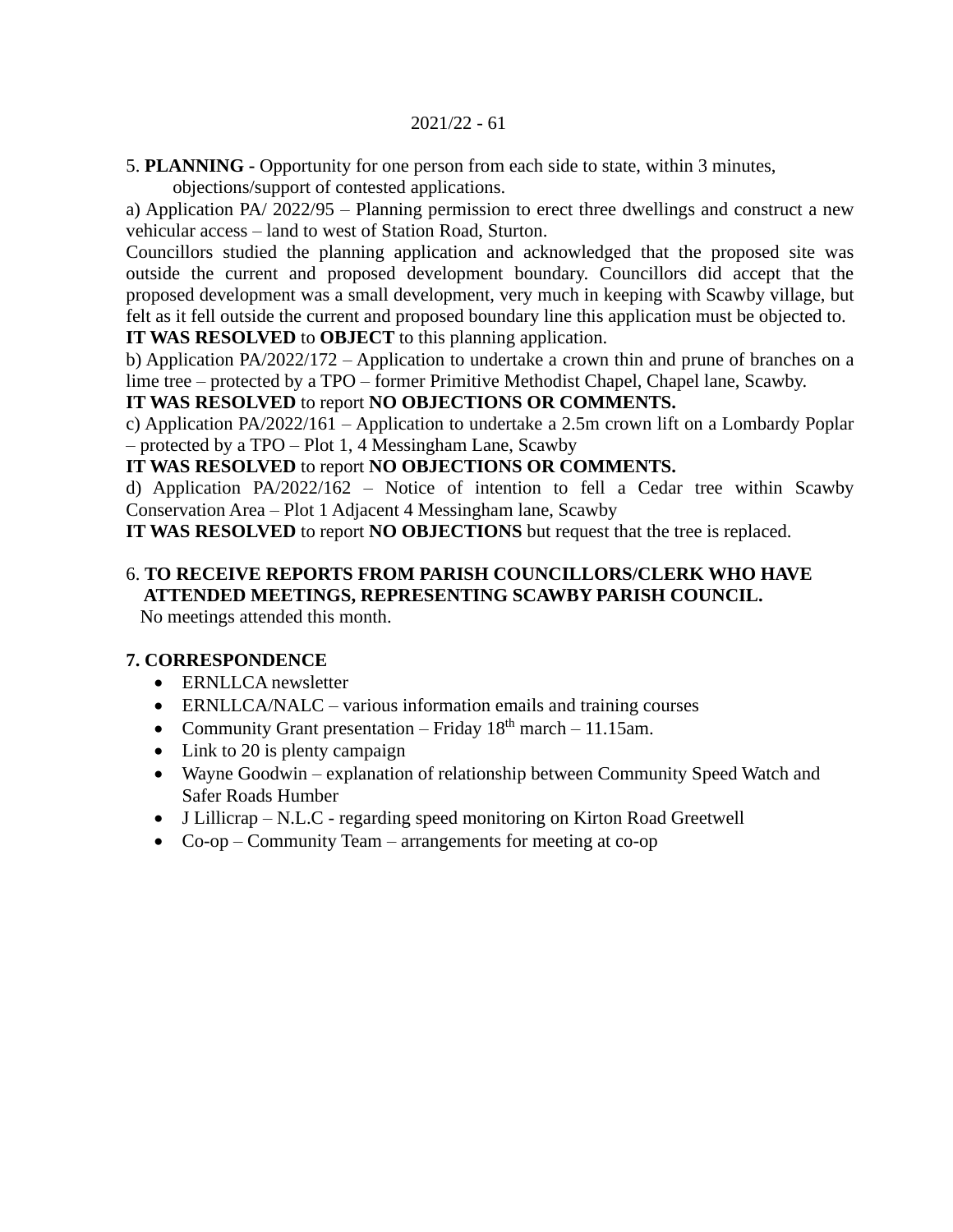| 8. FINANCE                                                            |             |               |
|-----------------------------------------------------------------------|-------------|---------------|
| <b>Payee</b>                                                          |             | <b>Amount</b> |
| Clerk - Salary - February                                             | <b>BACS</b> | 608.83        |
| Clerk - Expenses :                                                    |             |               |
| Stationery//photocopying $-12.78$                                     |             |               |
| Stamps - 14.45                                                        |             |               |
| Travel $-19.50$                                                       |             |               |
| $Q'$ allowance $-80.00$                                               |             |               |
| <b>TOTAL EXPENSES</b>                                                 | <b>BACS</b> | 126.73        |
| <b>Sissons Gardening Services</b>                                     | <b>BACS</b> | 607.81        |
| (Monthly payment – February)                                          |             |               |
| J Frost – Chair's allowance                                           | <b>BACS</b> | 140.00        |
| Scawby Village hall – rent                                            | <b>BACS</b> | 45.00         |
| A Sissons – various                                                   | <b>BACS</b> | 632.60        |
| <b>Gratuity Transfer</b>                                              | <b>BACS</b> | 68.50         |
| <b>Opus Energy</b>                                                    | DD          | 75.56         |
| (War memorial and pavilion)                                           |             |               |
| Xero                                                                  | DD          | 31.20         |
| The accounts for nayment were proposed by Cllr R T Matthews and secon |             |               |

 $2021/2 - 62$ 

 **The accounts for payment were proposed by Cllr R T Matthews and seconded by Cllr D Gibson and unanimously agreed.** 

### **INCOME RECEIVED : February - 0**

ii. The financial statement – The financial statement for the new financial year was discussed and transactions noted. Variances to the budget were noted – the main one being playground equipment/MUGA but this overspend was counteracted by the grant received for this project. iii. To give consideration to purchasing a Beacon for the Queens Platinum Jubilee, agreeing the location for this beacon and to agree a budget for this project.

Standing Orders were suspended to allow Mr P Drury to take part in the discussion on this topic. Mr Drury advised the meeting that he had seen the design for the proposed beacon and would be able to make a beacon which is likely to be less costly than the ones advertised. A discussion took place regarding a possible location for the beacon and two suggestions were made – the playing fields and the Pinfold. A discussion also took place as to whether planning permission would be required for this beacon.

**MOTION**: To progress having a beacon in Scawby to celebrate the Queens platinum jubilee – Proposed by Cllr Powell and seconded by Cllr Coleman with 11 votes in favour and 1 abstention. It was agreed that the clerk would look into with some urgency the planning permission requirement and Cllr's Coleman, Johnson and Barker would progress the design and manufacture of the beacon with Mr Drury.

#### 9. **POLICE MATTERS**

i) New Police matters: Cllr Powell reported that the random caller to properties does not seem to have reappeared recently. A vehicle was stolen from Messingham lane recently and garage thefts have taken place at Ravensthorpe. Cllr Gibson warned that there were unsavoury characters walking along the river Ancholme in Brigg.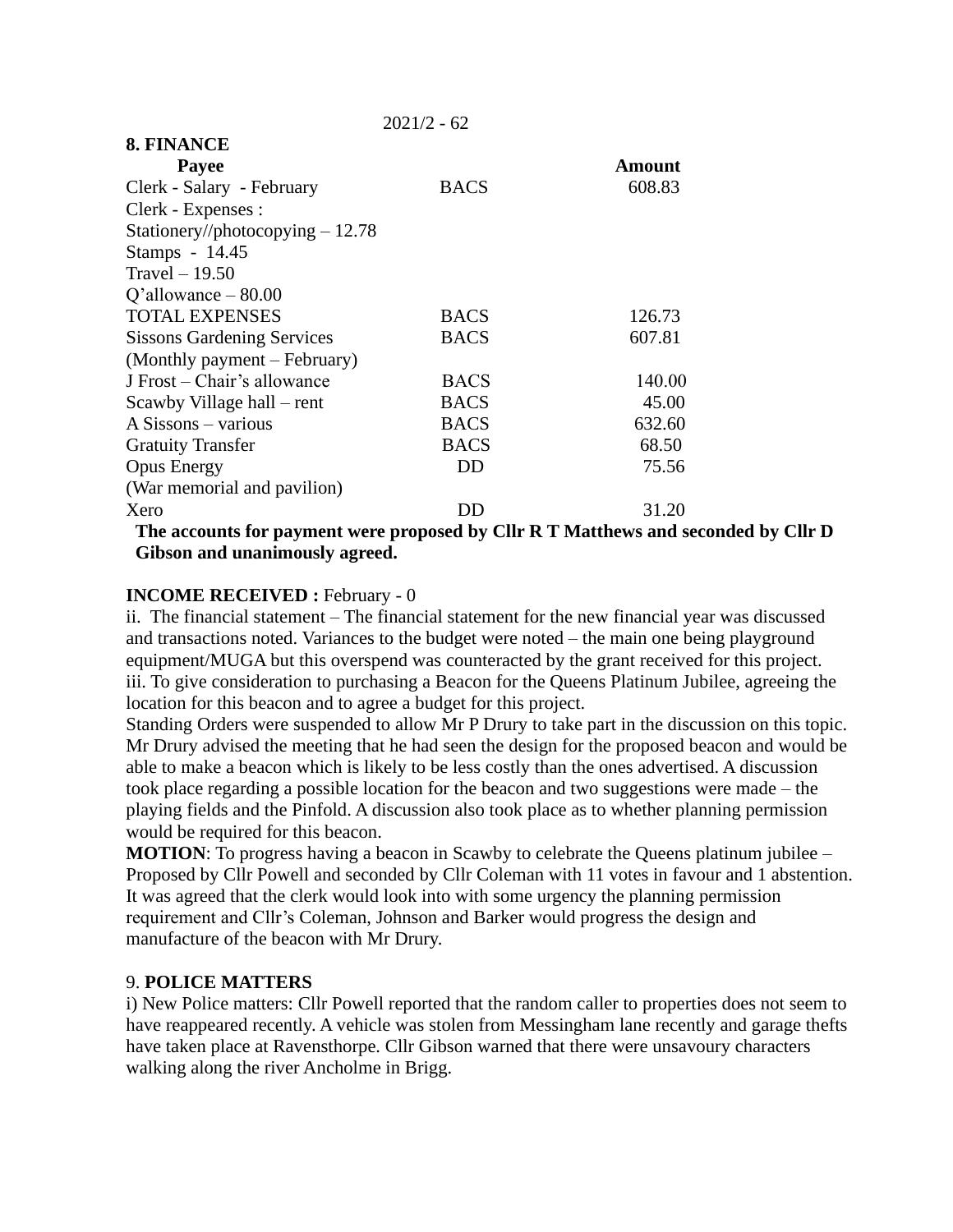#### $2021/2 - 63$

## 10. **NORTH LINCOLNSHIRE COUNCIL HIGHWAYS MATTERS**

i. To receive reports from Ridge Ward Councillors: No report to receive. ii.Scawby Cemetary:

a) Update on information boards: Unfortunately N.L.C do not appear to have progressed improving the signs at the cemetery. N.L.C have been made aware that it is particularly important to have the cremated remains adequately sign posted as well as the graves. Clerk to contact Cllr Foster to ask him to chase this matter up and hopefully get the adequate and informative signs erected as soon as possible.

b) To give consideration to the management of the cemetery and the parish councils involvement in this. Cllr Matthews raised this subject with the parish council and began by asking if the parish council are interested in taking over the management of the cemetery and if so, are N.L.C willing to allow Scawby PC to manage the cemetery. Cllr Matthews advised the meeting that the main advantage to Scawby PC managing the cemetery is that it would be cheaper for relatives to bury loved ones if managed by the parish council.

Cllr barker expressed concerns that N.L.C appear to be devolving more services to parish councils and therefore the parish council and councillors are going to be further stretched meeting the needs of these devolved services and perhaps taking on the cemetery management would be too big a responsibility for the parish council at this moment in time. Cllr Powell expressed reservations in that she felt this service was very personal and very emotional for relatives of the deceased and this, she felt, would be quite a responsibility and burden for the clerk or another employee to take on.

**MOTION**: To allow N.L.C to continue managing the cemetery at Scawby – proposed by Cllr barker, seconded by Cllr Siddall and agreed with 10 votes in favour and 1 abstention. This matter may be looked at again in the future.

iii. Review of Action List: Village Green Path : It was noted that the willow tree leaves need removing, path scraped and edged.

iv. Neighbourhood Plan – to confirm that the form to have Scawby Parish designated has been completed and sent to N.L.C and has been acknowledged by D Lofts. He will be in touch in due course.

v. To confirm the cheque presentation for the community grant for the 'MUGA' will take place on Friday 18th March 2022 at 11.15am.

vi.New highways matters: It was reported that the fly tipping at the end of Sturton lane still hasn't been removed. The wooden finger posts (bridleway/public footpath) at Sturton lane/Ermine Street have broken and need repairing/replacing.

On Vicarage lane and West Street the pavements have been slurry sealed/repaired but not where the dropped curbs are and some driveways have been left. These may be done at a later date. Cllr Johnson advised that Lidgetts Close has not had any work undertaken on the pavements or road surface and this close is probably one of the worst in the village. It hasn't been marked up for any work either – Clerk to contact N.L.C and request repairs undertaken as soon as possible. Unfortunately there is a car parking on the verge in Swannocks View – a leaflet will be issued.